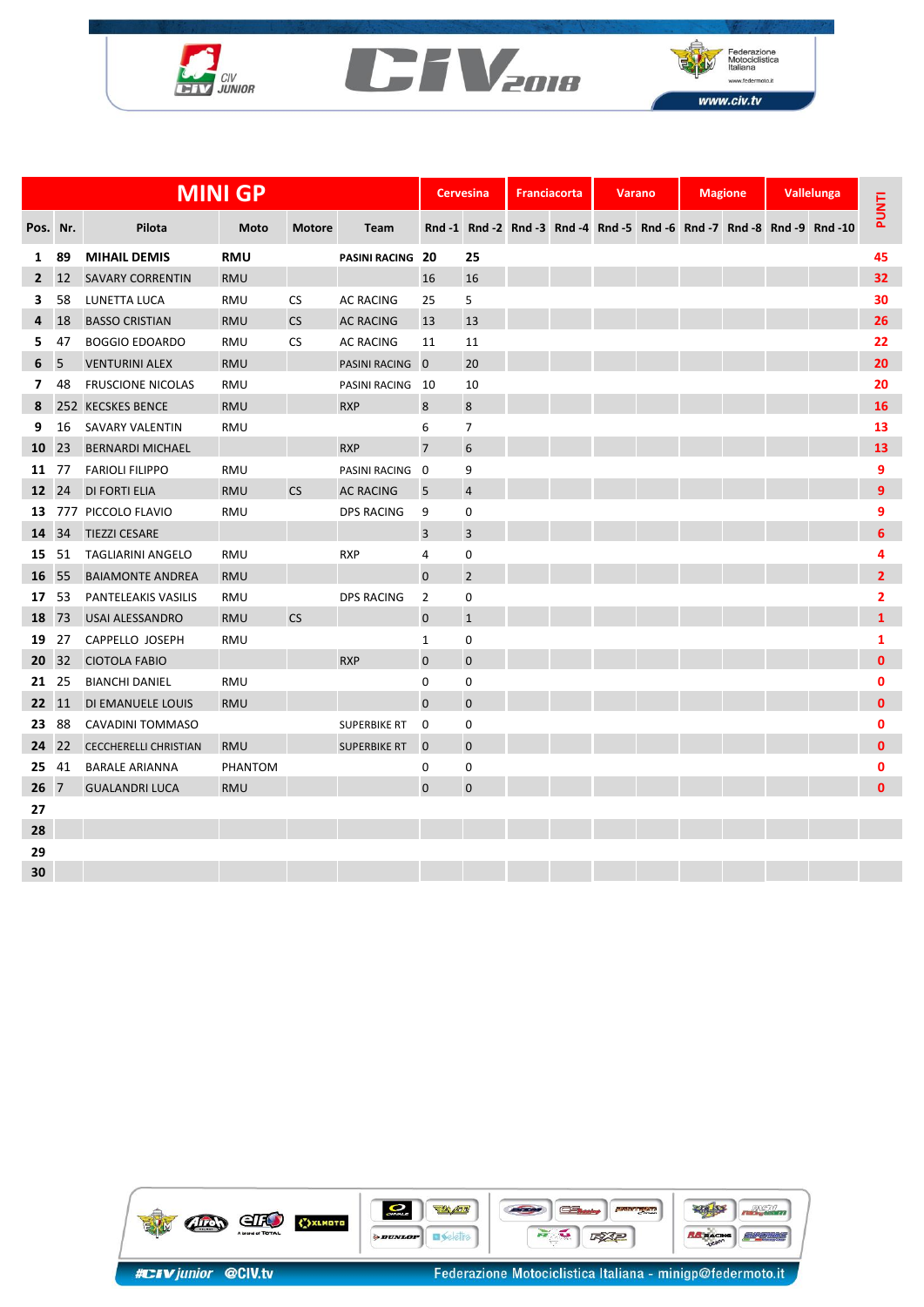





| <b>OHVALE 110</b>       |    |                           |               |               | <b>Cervesina</b> |    | <b>Franciacorta</b> |  | Varano |  | <b>Magione</b> |  | Vallelunga |                                                                        |       |
|-------------------------|----|---------------------------|---------------|---------------|------------------|----|---------------------|--|--------|--|----------------|--|------------|------------------------------------------------------------------------|-------|
| Pos. Nr.                |    | Pilota                    | Moto          | <b>Motore</b> | Team             |    |                     |  |        |  |                |  |            | Rnd -1 Rnd -2 Rnd -3 Rnd -4 Rnd -5 Rnd -6 Rnd -7 Rnd -8 Rnd -9 Rnd -10 | PUNTI |
| 1                       | 10 | <b>TROLESE RICCARDO</b>   | <b>OHVALE</b> | 110           |                  | 25 | 25                  |  |        |  |                |  |            |                                                                        | 50    |
| $\overline{2}$          | 28 | <b>FOURTHIOTIS MARIOS</b> | <b>OHVALE</b> | 110           |                  | 20 | 20                  |  |        |  |                |  |            |                                                                        | 40    |
| 3                       | 27 | DANOVA FEDERICO           | OHVALE        | 110           |                  | 16 | 13                  |  |        |  |                |  |            |                                                                        | 29    |
| 4                       |    | 134 MILANI KEVIN          | <b>OHVALE</b> | 110           |                  | 13 | 11                  |  |        |  |                |  |            |                                                                        | 24    |
| 5                       | 5  | <b>VOLPATO VITTORIO</b>   | OHVALE        | 110           |                  | 0  | 16                  |  |        |  |                |  |            |                                                                        | 16    |
| $6\phantom{1}6$         |    |                           |               |               |                  |    |                     |  |        |  |                |  |            |                                                                        |       |
| $\overline{\mathbf{z}}$ |    |                           |               |               |                  |    |                     |  |        |  |                |  |            |                                                                        |       |
| $\boldsymbol{8}$        |    |                           |               |               |                  |    |                     |  |        |  |                |  |            |                                                                        |       |
| $\boldsymbol{9}$        |    |                           |               |               |                  |    |                     |  |        |  |                |  |            |                                                                        |       |
| ${\bf 10}$              |    |                           |               |               |                  |    |                     |  |        |  |                |  |            |                                                                        |       |
| 11                      |    |                           |               |               |                  |    |                     |  |        |  |                |  |            |                                                                        |       |
| ${\bf 12}$              |    |                           |               |               |                  |    |                     |  |        |  |                |  |            |                                                                        |       |
| 13                      |    |                           |               |               |                  |    |                     |  |        |  |                |  |            |                                                                        |       |
| 14                      |    |                           |               |               |                  |    |                     |  |        |  |                |  |            |                                                                        |       |
| 15                      |    |                           |               |               |                  |    |                     |  |        |  |                |  |            |                                                                        |       |
| 16                      |    |                           |               |               |                  |    |                     |  |        |  |                |  |            |                                                                        |       |
| 17                      |    |                           |               |               |                  |    |                     |  |        |  |                |  |            |                                                                        |       |
| 18                      |    |                           |               |               |                  |    |                     |  |        |  |                |  |            |                                                                        |       |
| 19                      |    |                           |               |               |                  |    |                     |  |        |  |                |  |            |                                                                        |       |
| 20                      |    |                           |               |               |                  |    |                     |  |        |  |                |  |            |                                                                        |       |
| 21                      |    |                           |               |               |                  |    |                     |  |        |  |                |  |            |                                                                        |       |
| 22                      |    |                           |               |               |                  |    |                     |  |        |  |                |  |            |                                                                        |       |
| 23                      |    |                           |               |               |                  |    |                     |  |        |  |                |  |            |                                                                        |       |
| 24                      |    |                           |               |               |                  |    |                     |  |        |  |                |  |            |                                                                        |       |
| 25                      |    |                           |               |               |                  |    |                     |  |        |  |                |  |            |                                                                        |       |
| 26                      |    |                           |               |               |                  |    |                     |  |        |  |                |  |            |                                                                        |       |
| 27                      |    |                           |               |               |                  |    |                     |  |        |  |                |  |            |                                                                        |       |
| 28                      |    |                           |               |               |                  |    |                     |  |        |  |                |  |            |                                                                        |       |
| 29                      |    |                           |               |               |                  |    |                     |  |        |  |                |  |            |                                                                        |       |
| 30                      |    |                           |               |               |                  |    |                     |  |        |  |                |  |            |                                                                        |       |

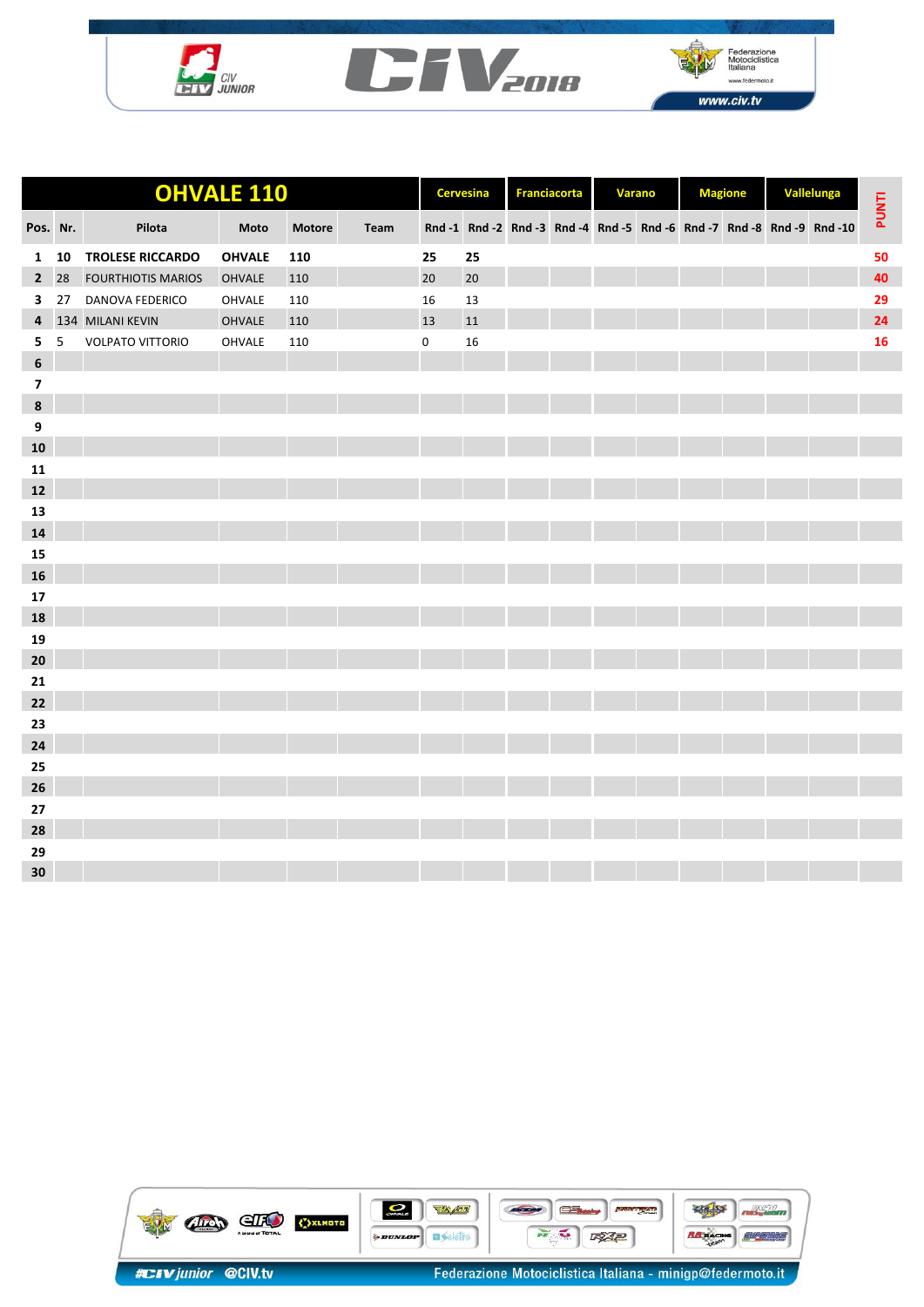





|                 | <b>OHVALE 160</b> |                        |               |               |                    |                         |                |  |  |  | <b>Varano</b> |  |  |  |                                                                        |                         |
|-----------------|-------------------|------------------------|---------------|---------------|--------------------|-------------------------|----------------|--|--|--|---------------|--|--|--|------------------------------------------------------------------------|-------------------------|
| Pos. Nr.        |                   | Pilota                 | Moto          | <b>Motore</b> | Team               |                         |                |  |  |  |               |  |  |  | Rnd -1 Rnd -2 Rnd -3 Rnd -4 Rnd -5 Rnd -6 Rnd -7 Rnd -8 Rnd -9 Rnd -10 | <b>PUNTI</b>            |
| $\mathbf{1}$    | 72                | <b>LIGUORI EDOARDO</b> | <b>OHVALE</b> | 160           | <b>R.B. RACING</b> | 25                      | 25             |  |  |  |               |  |  |  |                                                                        | 50                      |
| $\mathbf{2}$    | 129               | <b>SANTI SAMUELE</b>   | <b>OHVALE</b> | 160           |                    | 20                      | 20             |  |  |  |               |  |  |  |                                                                        | 40                      |
| 3               | 92                | ROSSI MOORE            | OHVALE        | 160           |                    | 16                      | 11             |  |  |  |               |  |  |  |                                                                        | 27                      |
| 4               | 26                | <b>FRASCA LORENZO</b>  | <b>OHVALE</b> | 160           |                    | 10                      | 16             |  |  |  |               |  |  |  |                                                                        | 26                      |
| 5               | 80                | <b>TONOLO NICOLA</b>   | OHVALE        | 160           |                    | 11                      | 13             |  |  |  |               |  |  |  |                                                                        | 24                      |
| 6               | 77                | <b>GALLONI DANIELE</b> | <b>OHVALE</b> | 160           |                    | 9                       | 10             |  |  |  |               |  |  |  |                                                                        | 19                      |
| $\overline{7}$  | 14                | <b>FERRINI ANDREA</b>  | OHVALE        | 160           |                    | $\overline{7}$          | 9              |  |  |  |               |  |  |  |                                                                        | 16                      |
| 8               |                   | 126 D'ARLIANO CRISTIAN | <b>OHVALE</b> | 160           |                    | 8                       | $\overline{7}$ |  |  |  |               |  |  |  |                                                                        | 15                      |
| 9               | 16                | REPACK MAXIMILIAN      | OHVALE        | 160           |                    | 6                       | 8              |  |  |  |               |  |  |  |                                                                        | 14                      |
| 10              | 20                | PIGHIN NICHOLAS        | <b>OHVALE</b> | 160           |                    | 13                      | $\mathbf 0$    |  |  |  |               |  |  |  |                                                                        | 13                      |
| 11              | $\overline{7}$    | MARZO MICHELE          | OHVALE        | 160           |                    | 5                       | 6              |  |  |  |               |  |  |  |                                                                        | 11                      |
| 12 <sup>2</sup> |                   | <b>MANENTI LUCA</b>    | <b>OHVALE</b> | 160           |                    | $\overline{\mathbf{4}}$ | 5              |  |  |  |               |  |  |  |                                                                        | $\mathbf{9}$            |
| 13              | 11                | <b>BERNINI SOPHIA</b>  | OHVALE        | 160           |                    | 3                       | 4              |  |  |  |               |  |  |  |                                                                        | $\overline{\mathbf{z}}$ |
| 14              |                   |                        |               |               |                    |                         |                |  |  |  |               |  |  |  |                                                                        |                         |
| 15              |                   |                        |               |               |                    |                         |                |  |  |  |               |  |  |  |                                                                        |                         |
| 16              |                   |                        |               |               |                    |                         |                |  |  |  |               |  |  |  |                                                                        |                         |
| 17              |                   |                        |               |               |                    |                         |                |  |  |  |               |  |  |  |                                                                        |                         |
| 18              |                   |                        |               |               |                    |                         |                |  |  |  |               |  |  |  |                                                                        |                         |
| 19              |                   |                        |               |               |                    |                         |                |  |  |  |               |  |  |  |                                                                        |                         |
| 20              |                   |                        |               |               |                    |                         |                |  |  |  |               |  |  |  |                                                                        |                         |
| 21              |                   |                        |               |               |                    |                         |                |  |  |  |               |  |  |  |                                                                        |                         |
| 22              |                   |                        |               |               |                    |                         |                |  |  |  |               |  |  |  |                                                                        |                         |
| 23              |                   |                        |               |               |                    |                         |                |  |  |  |               |  |  |  |                                                                        |                         |
| 24              |                   |                        |               |               |                    |                         |                |  |  |  |               |  |  |  |                                                                        |                         |
| 25              |                   |                        |               |               |                    |                         |                |  |  |  |               |  |  |  |                                                                        |                         |
| 26              |                   |                        |               |               |                    |                         |                |  |  |  |               |  |  |  |                                                                        |                         |
| 27              |                   |                        |               |               |                    |                         |                |  |  |  |               |  |  |  |                                                                        |                         |
| 28              |                   |                        |               |               |                    |                         |                |  |  |  |               |  |  |  |                                                                        |                         |
| 29              |                   |                        |               |               |                    |                         |                |  |  |  |               |  |  |  |                                                                        |                         |
| 30              |                   |                        |               |               |                    |                         |                |  |  |  |               |  |  |  |                                                                        |                         |

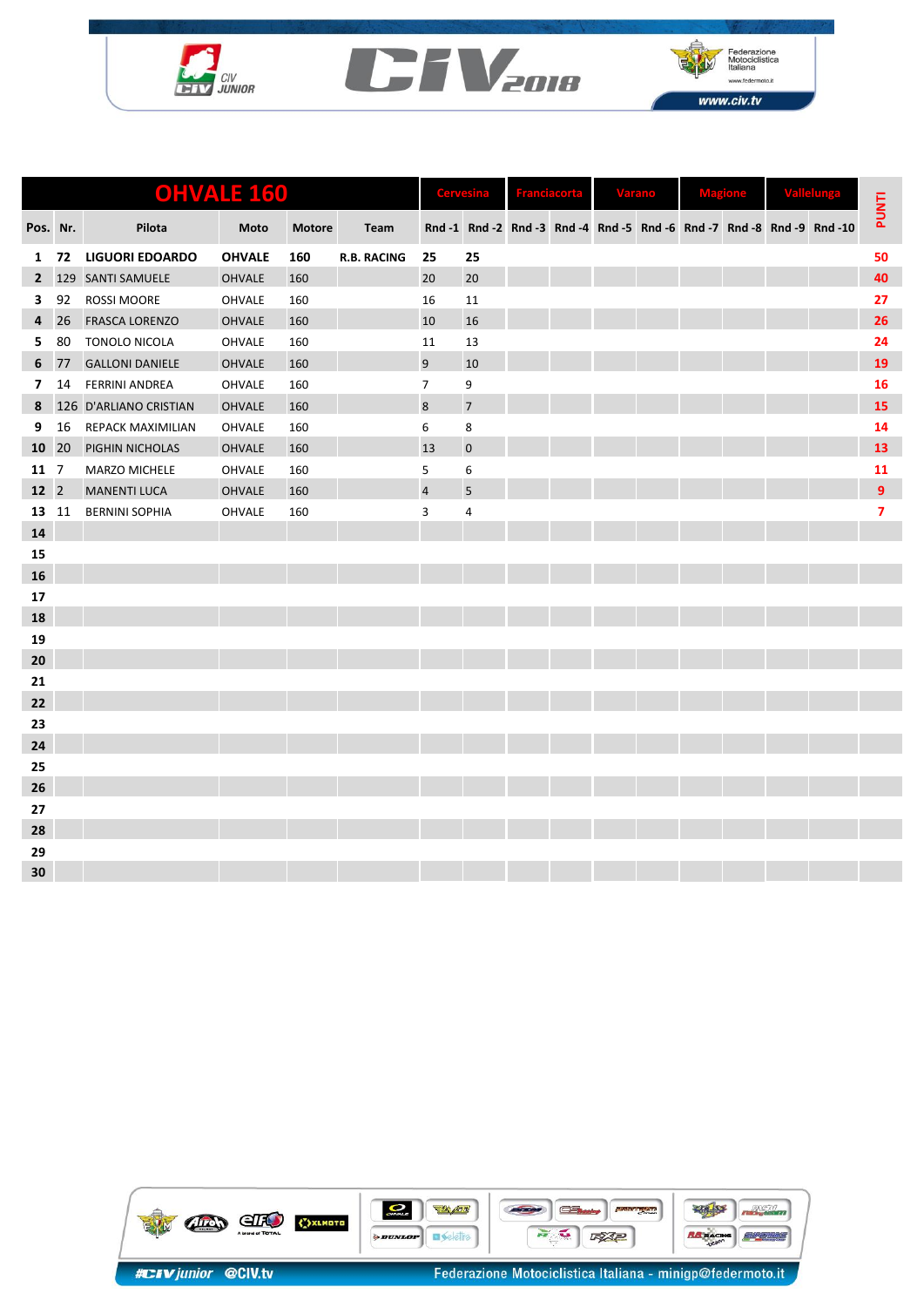





|                | <b>OHVALE 190</b> |                          |               |               |      | Cervesina                |                | Franciacorta |  | Varano |  | <b>Magione</b> |  | Vallelunga |                                                                        |              |
|----------------|-------------------|--------------------------|---------------|---------------|------|--------------------------|----------------|--------------|--|--------|--|----------------|--|------------|------------------------------------------------------------------------|--------------|
| Pos. Nr.       |                   | Pilota                   | Moto          | <b>Motore</b> | Team |                          |                |              |  |        |  |                |  |            | Rnd -1 Rnd -2 Rnd -3 Rnd -4 Rnd -5 Rnd -6 Rnd -7 Rnd -8 Rnd -9 Rnd -10 | <b>PUNTI</b> |
| $\mathbf{1}$   | 19                | ZANCA ALESSANDRO         | <b>OHVALE</b> | 190           |      | 25                       | 25             |              |  |        |  |                |  |            |                                                                        | 50           |
| $2^{\circ}$    | $\overline{9}$    | <b>BIAGIO MICELI</b>     | <b>OHVALE</b> | 190           |      | 20                       | 20             |              |  |        |  |                |  |            |                                                                        | 40           |
| 3              | 25                | <b>MARTELLA MATTIA</b>   | OHVALE        | 190           |      | 13                       | 16             |              |  |        |  |                |  |            |                                                                        | 29           |
| 4              | 88                | <b>DA LIO DANIEL</b>     | <b>OHVALE</b> | 190           |      | 16                       | 10             |              |  |        |  |                |  |            |                                                                        | 26           |
| 5.             | 56                | <b>BERNABE NICOLA</b>    | OHVALE        | 190           |      | 9                        | 13             |              |  |        |  |                |  |            |                                                                        | 22           |
| 6              | 34                | <b>GIALLINI LEONARDO</b> | <b>OHVALE</b> | 190           |      | 11                       | 11             |              |  |        |  |                |  |            |                                                                        | 22           |
| $\overline{7}$ | 93                | PADOVAN NICCOLO          | OHVALE        | 190           |      | 10                       | 9              |              |  |        |  |                |  |            |                                                                        | 19           |
| 8              |                   | 193 GAGGI MARCO          | <b>OHVALE</b> | 190           |      | $\overline{\phantom{a}}$ | $\bf 8$        |              |  |        |  |                |  |            |                                                                        | 15           |
| 9              | $\mathbf{1}$      | CHESSA ALESSIO           | <b>OHVALE</b> | 190           |      | 8                        | $\overline{7}$ |              |  |        |  |                |  |            |                                                                        | 15           |
| 10             | 54                | SGROMO ALESSANDRO        | <b>OHVALE</b> | 190           |      | $6\overline{6}$          | $\sqrt{6}$     |              |  |        |  |                |  |            |                                                                        | 12           |
| 11             |                   | 205 LANDUCCI DANIELE     | <b>OHVALE</b> | 190           |      | 5                        | 5              |              |  |        |  |                |  |            |                                                                        | 10           |
| 12             |                   |                          |               |               |      |                          |                |              |  |        |  |                |  |            |                                                                        |              |
| 13             |                   |                          |               |               |      |                          |                |              |  |        |  |                |  |            |                                                                        |              |
| 14             |                   |                          |               |               |      |                          |                |              |  |        |  |                |  |            |                                                                        |              |
| 15             |                   |                          |               |               |      |                          |                |              |  |        |  |                |  |            |                                                                        |              |
| ${\bf 16}$     |                   |                          |               |               |      |                          |                |              |  |        |  |                |  |            |                                                                        |              |
| 17             |                   |                          |               |               |      |                          |                |              |  |        |  |                |  |            |                                                                        |              |
| 18             |                   |                          |               |               |      |                          |                |              |  |        |  |                |  |            |                                                                        |              |
| 19             |                   |                          |               |               |      |                          |                |              |  |        |  |                |  |            |                                                                        |              |
| 20             |                   |                          |               |               |      |                          |                |              |  |        |  |                |  |            |                                                                        |              |
| 21             |                   |                          |               |               |      |                          |                |              |  |        |  |                |  |            |                                                                        |              |
| 22             |                   |                          |               |               |      |                          |                |              |  |        |  |                |  |            |                                                                        |              |
| 23             |                   |                          |               |               |      |                          |                |              |  |        |  |                |  |            |                                                                        |              |
| 24             |                   |                          |               |               |      |                          |                |              |  |        |  |                |  |            |                                                                        |              |
| 25             |                   |                          |               |               |      |                          |                |              |  |        |  |                |  |            |                                                                        |              |
| 26             |                   |                          |               |               |      |                          |                |              |  |        |  |                |  |            |                                                                        |              |
| 27             |                   |                          |               |               |      |                          |                |              |  |        |  |                |  |            |                                                                        |              |
| 28             |                   |                          |               |               |      |                          |                |              |  |        |  |                |  |            |                                                                        |              |
| 29             |                   |                          |               |               |      |                          |                |              |  |        |  |                |  |            |                                                                        |              |
| 30             |                   |                          |               |               |      |                          |                |              |  |        |  |                |  |            |                                                                        |              |

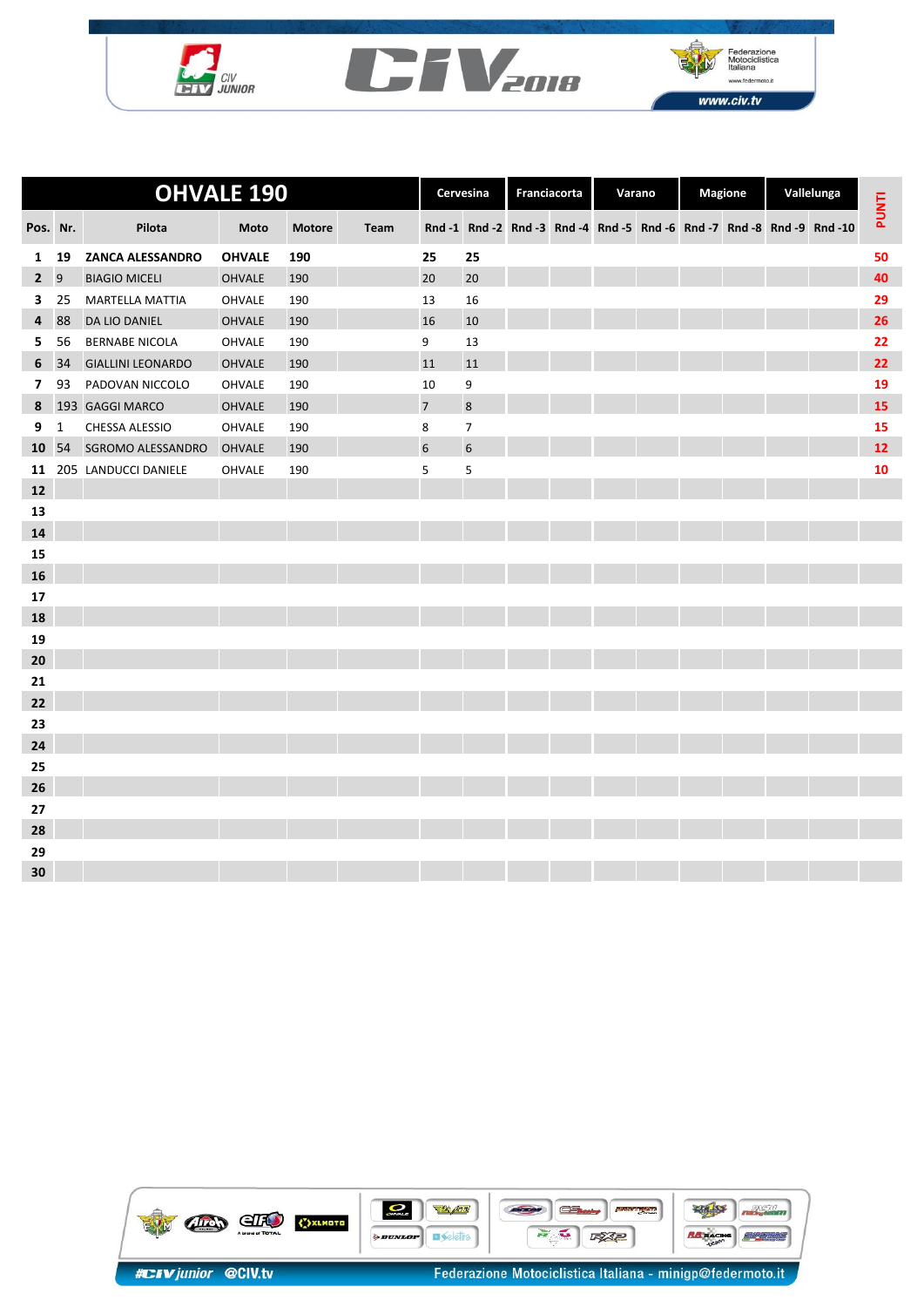





| YAMAHA R125 CUP |    |                               |        |               |      |                 | <b>Cervesina</b> |  | <b>Franciacorta</b> | <b>Varano</b> | <b>Magione</b> |  | Vallelunga |                                                                        |                |
|-----------------|----|-------------------------------|--------|---------------|------|-----------------|------------------|--|---------------------|---------------|----------------|--|------------|------------------------------------------------------------------------|----------------|
| Pos. Nr.        |    | Pilota                        | Moto   | <b>Motore</b> | Team |                 |                  |  |                     |               |                |  |            | Rnd -1 Rnd -2 Rnd -3 Rnd -4 Rnd -5 Rnd -6 Rnd -7 Rnd -8 Rnd -9 Rnd -10 | <b>PUNTI</b>   |
| $\mathbf{1}$    | 91 | <b>VANNUCCI MATTEO</b>        | YAMAHA |               |      | 25              | 25               |  |                     |               |                |  |            |                                                                        | 50             |
| $\overline{2}$  | 45 | <b>CETARA ALESSANDRO</b>      | YAMAHA |               |      | 13              | 20               |  |                     |               |                |  |            |                                                                        | 33             |
| 3               | 18 | LO BOSCO ALESSANDRO           | YAMAHA |               |      | 20              | 13               |  |                     |               |                |  |            |                                                                        | 33             |
| 4               | 68 | <b>CAPOGRECO MATTIA</b>       | YAMAHA |               |      | 16              | 16               |  |                     |               |                |  |            |                                                                        | 32             |
| 5.              | 95 | DONADIO GIACOMO               | YAMAHA |               |      | 10              | 11               |  |                     |               |                |  |            |                                                                        | 21             |
| 6               | 9  | <b>LEO VITTORIO</b>           | YAMAHA |               |      | 11              | 10               |  |                     |               |                |  |            |                                                                        | 21             |
| $\overline{7}$  | 42 | <b>BORGONOVO STEFANO</b>      | YAMAHA |               |      | 9               | 9                |  |                     |               |                |  |            |                                                                        | 18             |
| 8 <sub>5</sub>  |    | <b>LILLIU SASHA</b>           | YAMAHA |               |      | $6\overline{6}$ | $\bf 8$          |  |                     |               |                |  |            |                                                                        | 14             |
| 9               | 30 | DE NICOLA MICHELE             | YAMAHA |               |      | $\overline{7}$  | 7                |  |                     |               |                |  |            |                                                                        | 14             |
| 10              | 15 | <b>VERCILLI GIULIA SILVIA</b> | YAMAHA |               |      | $\overline{a}$  | 5                |  |                     |               |                |  |            |                                                                        | $\overline{9}$ |
| 11              | 90 | <b>MARIANI DANIELE</b>        | YAMAHA |               |      | 5               | 4                |  |                     |               |                |  |            |                                                                        | 9              |
| 12 58           |    | LO BOSCO MASSIMILIANO         | YAMAHA |               |      | 8               | $\pmb{0}$        |  |                     |               |                |  |            |                                                                        | 8              |
| 13              | 17 | <b>BALDO PIETRO</b>           | YAMAHA |               |      | 0               | 6                |  |                     |               |                |  |            |                                                                        | 6              |
| 14              |    |                               |        |               |      |                 |                  |  |                     |               |                |  |            |                                                                        |                |
| 15              |    |                               |        |               |      |                 |                  |  |                     |               |                |  |            |                                                                        |                |
| 16              |    |                               |        |               |      |                 |                  |  |                     |               |                |  |            |                                                                        |                |
| 17              |    |                               |        |               |      |                 |                  |  |                     |               |                |  |            |                                                                        |                |
| 18              |    |                               |        |               |      |                 |                  |  |                     |               |                |  |            |                                                                        |                |
| 19              |    |                               |        |               |      |                 |                  |  |                     |               |                |  |            |                                                                        |                |
| 20              |    |                               |        |               |      |                 |                  |  |                     |               |                |  |            |                                                                        |                |
| 21              |    |                               |        |               |      |                 |                  |  |                     |               |                |  |            |                                                                        |                |
| 22              |    |                               |        |               |      |                 |                  |  |                     |               |                |  |            |                                                                        |                |
| 23              |    |                               |        |               |      |                 |                  |  |                     |               |                |  |            |                                                                        |                |
| 24              |    |                               |        |               |      |                 |                  |  |                     |               |                |  |            |                                                                        |                |
| 25              |    |                               |        |               |      |                 |                  |  |                     |               |                |  |            |                                                                        |                |
| 26              |    |                               |        |               |      |                 |                  |  |                     |               |                |  |            |                                                                        |                |
| 27              |    |                               |        |               |      |                 |                  |  |                     |               |                |  |            |                                                                        |                |
| 28              |    |                               |        |               |      |                 |                  |  |                     |               |                |  |            |                                                                        |                |
| 29              |    |                               |        |               |      |                 |                  |  |                     |               |                |  |            |                                                                        |                |
| 30              |    |                               |        |               |      |                 |                  |  |                     |               |                |  |            |                                                                        |                |